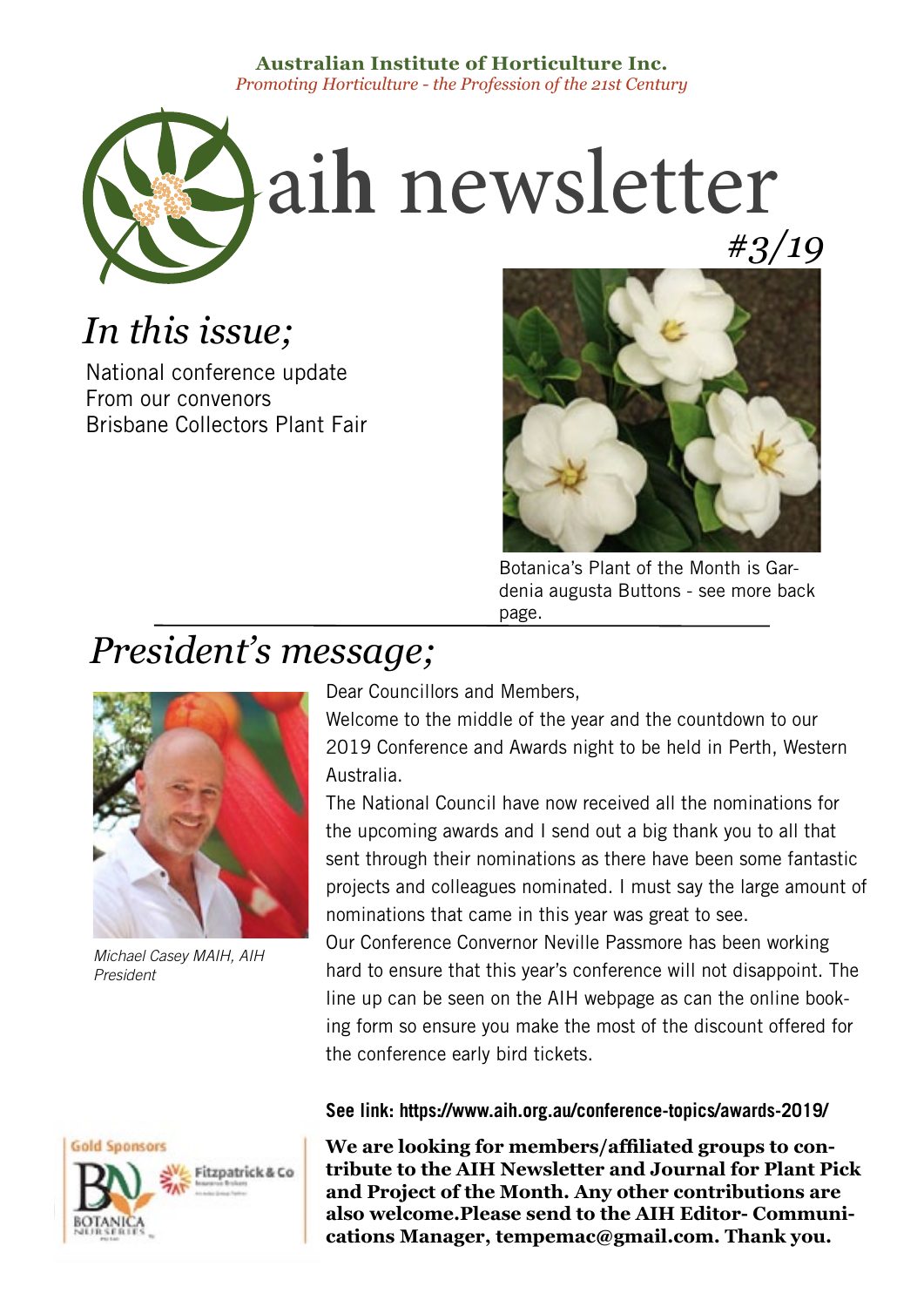The wildflower and garden tour is open for all AIH members and the public so please make the most of booking early as numbers are limited. It will be held on Sunday 22nd September following the awards can be seen on the website.

Therapeutic Horticulture Australia is also having their annual conference on the 20th September and this will be full of accomplished presenters discussing innovation, practice and research in the field of therapeutic horticulture. Please ensure you take a look at their website for more details or you can book online at our Try booking site.

I would like to acknowledge the hard work of our Membership manager,David Thompson, who has been working hard over the last 2 months ensuring all members have their current memberships processed and replying to messages of both support and enquiries from prospective members. We have had a great number of new members join in recent months and I welcome them to the AIH on behalf of the National Council and myself. To all renewing members please ensure you head to the website of ACS Distance Education to receive your \$30 eBook voucher. Thanks again to John Mason FAIH for this kind gift to our members.

The continuing workshops and 'walk and talks' around the country are bringing both fantastic and insightful topics and sites for our members but more importantly they are attracting large amounts of participants ensuring that members can network with like minded industry colleagues. The appointment of Wayne Van Balen as our Registered Horticulturist Manager will also ensure that these events be run around the country and with the best topics and presenters we can find. For all RH members we will be starting our auditing of members CPD points so please ensure your records are up to date.

Thank you again to all members and if there is anything myself or the National Council can help you with then please do not hesitate to get in contact with us.

Regards, Michael Casey, National Pesident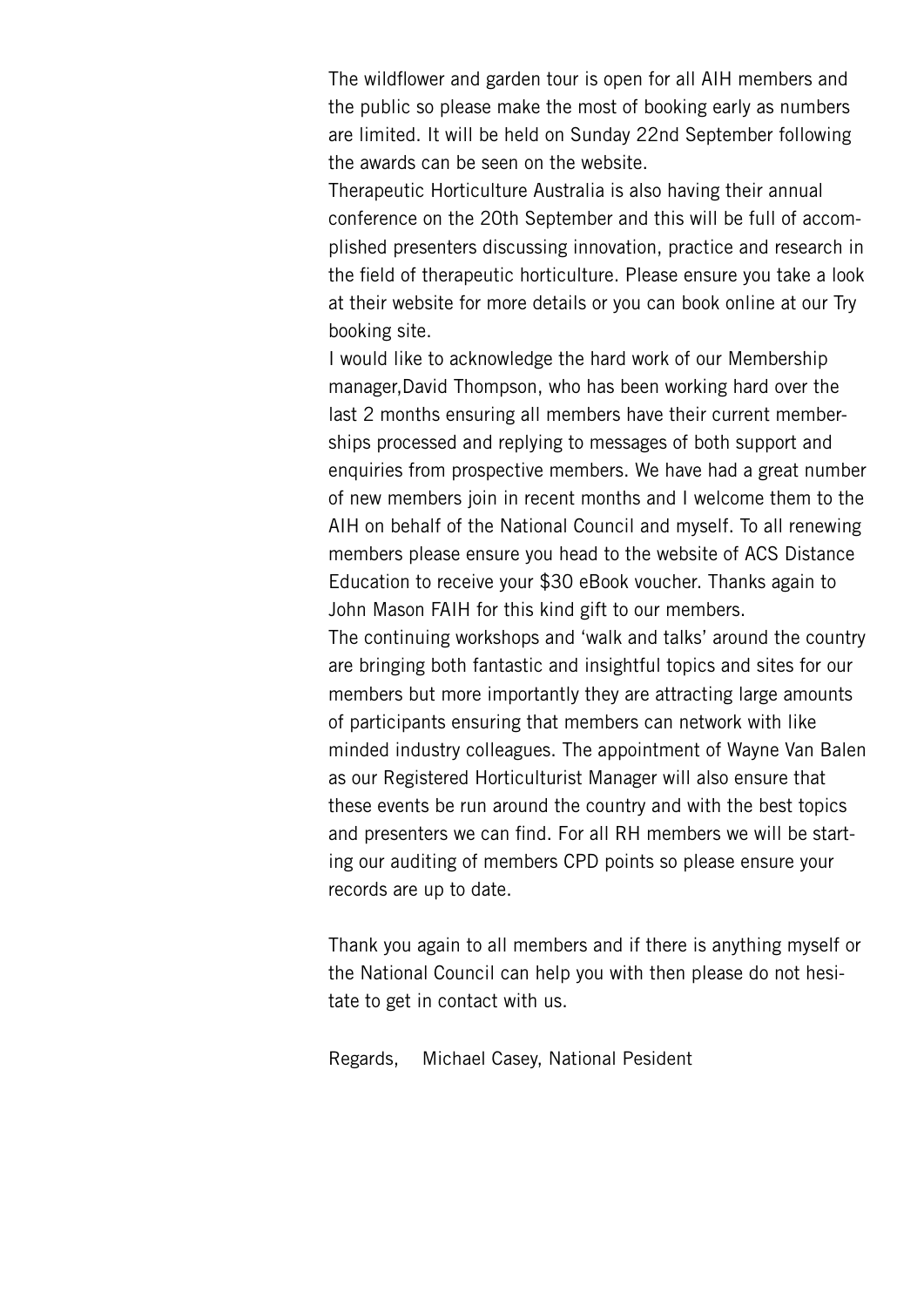## **WA convenor, Neville Passmore FAIH, Registered Horticulturist, gives an update on speakers and topics.**

**The Welcome to Country will be given by Prof. Simon Forrest. It will give an insight into traditional aboriginal landcare methods.**



*WIldflower season in WA detail of Patersonia occidentalis*

# *National conference update; AIH Conference & Awards - 21st/22nd September, 2019, PerthWA.*

The speaker's list is growing and we have a number of themes running through the program to expose delegates to the many ways in which horticulture can benefit mankind in the Anthropocene era.

This will be followed by the Conference opening by the Honourable Rita Saffioti, WA State Minister for Transport and Planning. The Minister is charged with the responsibility of making the state more liveable through the Metronet project. It purpose is to extend the rail and road network around Perth; a green blueprint for new developments in the area.

The speaker line-up includes:

Graeme Sait will introduce the topic of the Anthropocene, its consequences and possible horticultural solutions. Food security in the 21st Century is a topic exercising many minds today and Graeme Sait will address this.

Carole Fudge has for many years, participated in the Industry Advisory Committee for Horticulture Innovation Australia and its predecessor HAL. She will bring us up to date with their 2020 vision program on the eve of the year 2020. What has been achieved is pretty amazing and she will inform us as to the future program that is being mapped out now.

Professor Peter Newman will address why it is that we humans need a daily dose of Biophilia and how we can get it through good urban design and horticulture.

Professor Lyn Abbott will talk on new discoveries and understandings in soil science and what this mean for humanity.

Professor Steven Hopper Western Australian former chief of both Kings Park and Kew Gardens will talk on new perspectives on revegetation of local area native plants in old infertile landscapes.

Each of these keynote topics will be followed by breakout sessions with two or three speakers and a panel session as well. Among the breakout topics will be:

"Successful rooftop and wall garden in the harsh WA environment".

"Creating a nursery and propagation facility in one year then planting out 800,000 plants into a constructed wetlands project to clean hydrocarbon contaminated water all within 12 months".

"Tree root management in urban environments", Aeroponics and desalination combine to grow top quality truss tomatoes in a desert" and,

"Compost the link between waste, soil health, plant health and human health".

**AIH Conference: https://www.aih.org.au/conference-topics/ awards-2019/**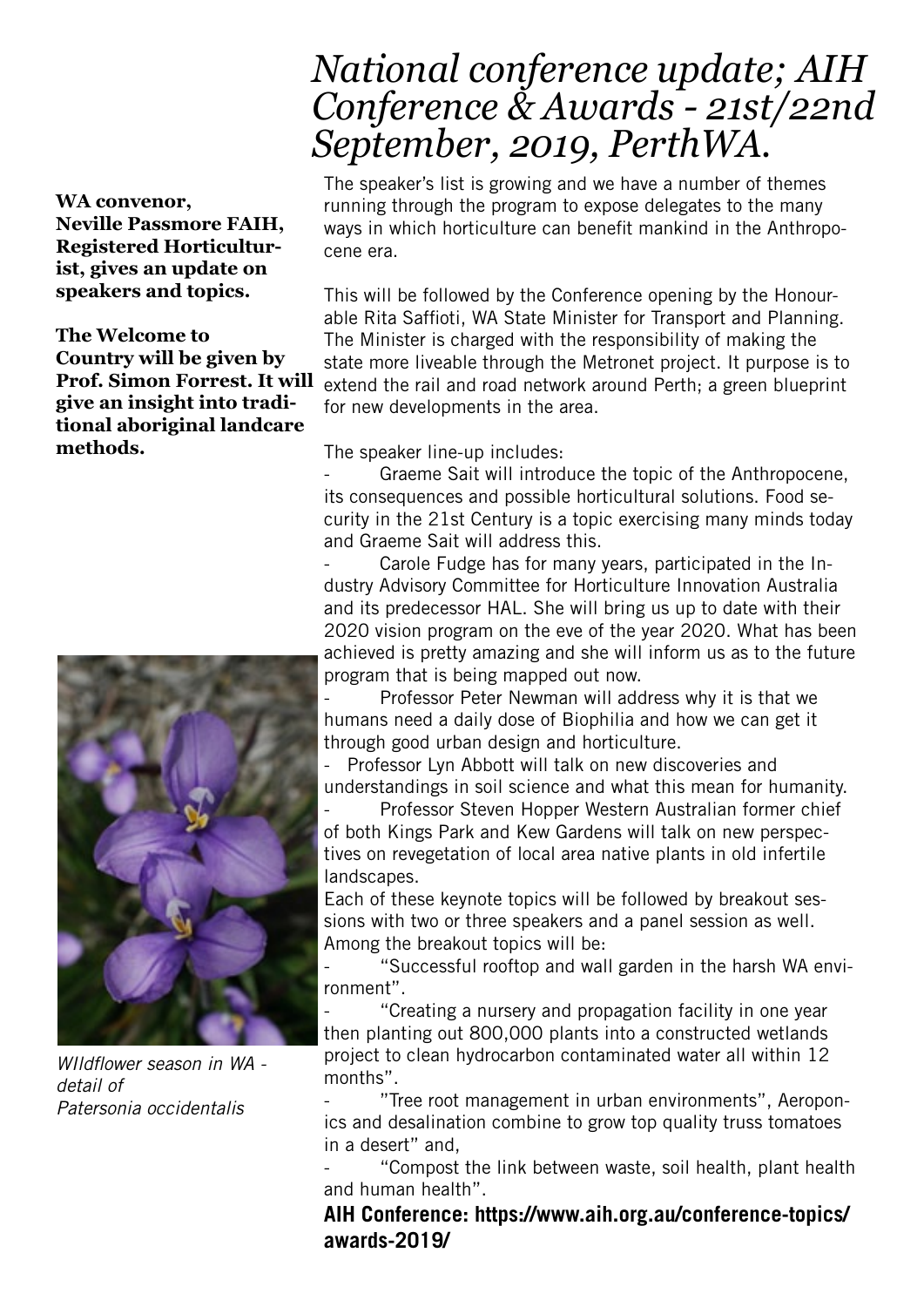## *Members Corner; Plant pick of the Month; CLEMATIS SMILACIFOLIA*

Clematis can be absolutely wonderful but unfortunately warm subtropical and tropical climate are not ideal for the majority of the most showy species. That is until I saw Clematis smilacifolia, this is an evergreen tropical clematis with a large natural distribution north from India to South East China down to the Malay peninsula, to PNG and the Phillipines.

It is a sweetly scented vigorous and hardy climber. The fluffy white stamens are offset by 6 narrow purple black fully re-flexed sepals appear in late summer and autumn. The simple entire ovate leaves are dark and glossy becoming glabrous with age. As I have not yet grown it myself, I have been told that it is better given a lot of space to grow such as a wall or a large pergola. By all accounts it seems that this climber can resist very hot and dry periods without showing any sign of stress.



**Selection by Patrick Regnault MAIH, Registered Horticulturist, convenor for Northern NSW and Gold coast.**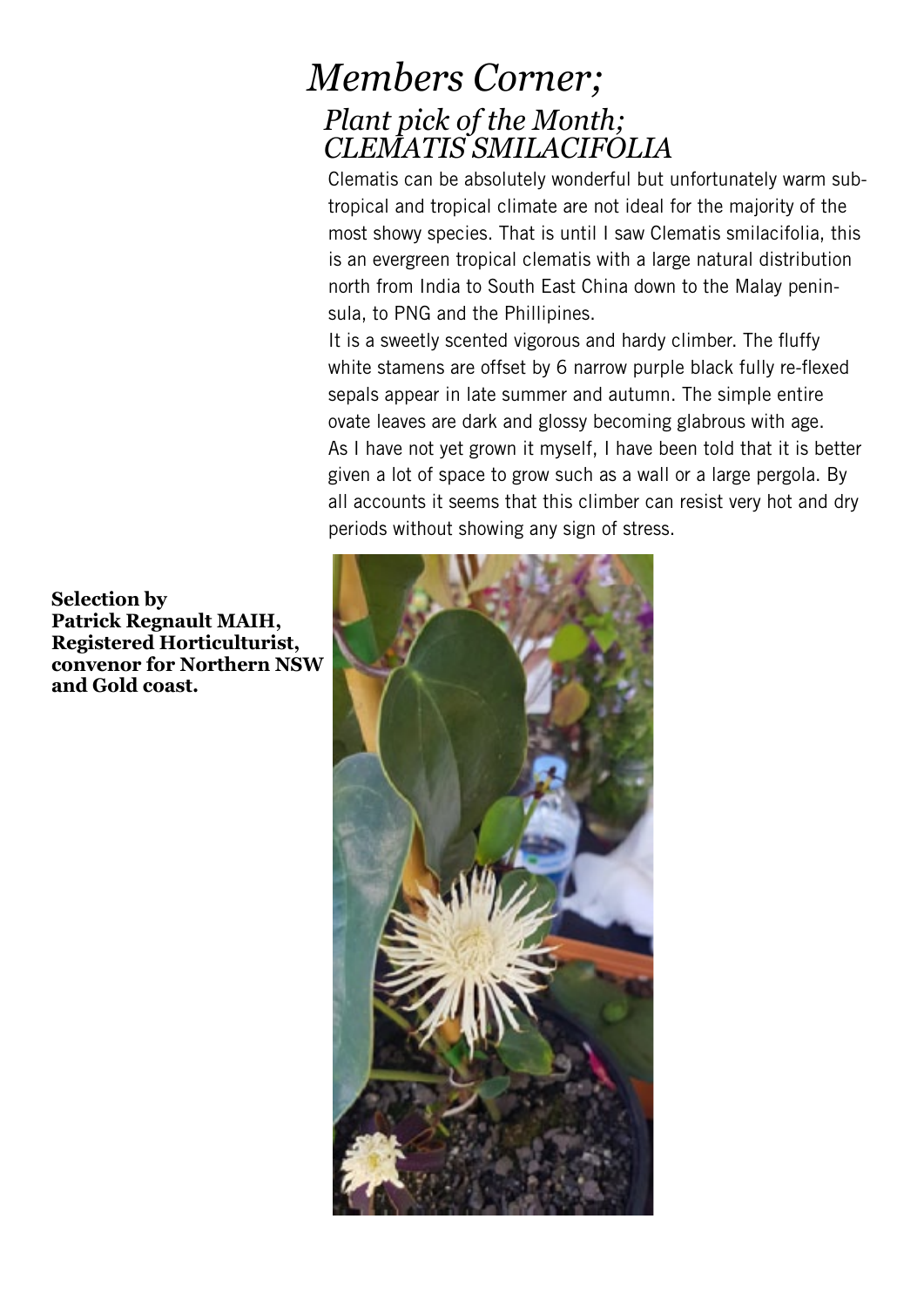# *New member's profile; Louisa Mettam, MAIH*

**Louisa Mettam MAIH gives some insights into the benefits of being a member and her passion for what she does.** 





*Hort4kidz /Bush Tucker' Plants in decorated take away boxes*

#### *What was your path to becoming a Landscape Architect and horticulturist?*

I had some great advice from industry mentors and did what was then known as an Associate Diploma in Horticulture (Landscape Design) at Ryde TAFE. It provided a wonderful foundation in horticultural knowledge, practical skills and information I still use in my practice every day. I then went on to complete my Landscape Architecture Degree at University of Canberra, which expanded my academic and broad scale thinking and pushed the boundaries of what I considered the 'landscape' to be.

For anyone considering Landscape Design or Architecture, the study options have changed quite a bit in recent times and I would recommend doing your homework and getting advice from a range of sources (including industry practitioners) to decide the best path for you. But the value of a strong horticultural focus can't be underestimated, as it is what fundamentally sets us apart from other design sectors.

#### *What are your main passions and interests in the field?*

I love compiling detailed and interesting plant lists and plans, within my designs, switching some of the 'usual suspects' for new and interesting varieties being released all the time. Playing with the endless combinations of colour, texture and form and the interplay of the 'softscape' with the built environment are also aspects that I am passionate about. Its wonderful when I can introduce clients to something they haven't seen before, educate them on how to look after it and see the excitement and ownership they take of their new garden. It's the same reaction we get from kids when we do a Hort4kidz session and they learn something about plants they didn't know before, take ownership of their own seedling and gain the confidence and passion to take care of it once they get it home. It's a very rewarding experience.

## *What benefits/opportunities do you see in joining/being a member of the AIH*

I work on my own quite a bit, and even though time is precious and social media can be a convenient way to connect, for me it's really important to be connected to industry groups and have the chance to network face to face and cross-pollinate knowledge and opportunities with other passionate horties from a variety of industry sectors. It's lovely to see a resurgence in members and a growing public interest in sustainability and urban farming. I think the future of 'green' industries looks pretty bright and full of possibilities and that's really exciting!

#### *Are there any burning issues that you believe need addressing within the field?*

I'd love to see more collaboration within different sectors of the industry, there are so many different skills involved in planning, designing, implementing, nurturing and maintaining and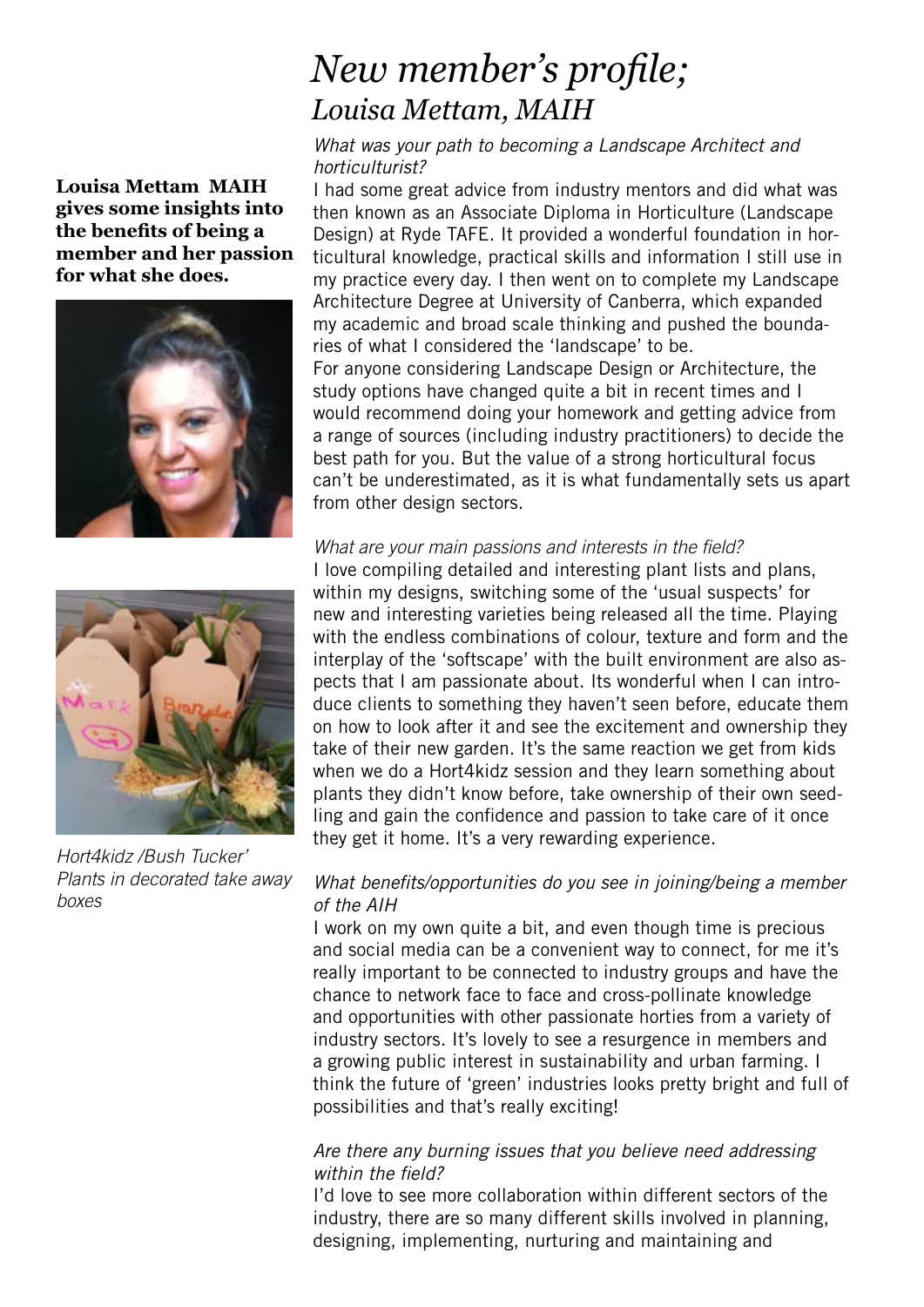throughout the industry. managing our landscapes, it would be great to see more high quality examples of diverse teams that work well over long time periods for amazing results.

I think education around the definition of different qualifications and abilities within the green sector for clients and the public, will lead to better selection of contractors and services and increased engagement and client experiences. And that recognition of skills and experience hopefully follows in improved wages



*Sample landscape plan*

## **Fitzpatrick newsletter: https://www.fitzpatrick.com.au/resource/Out%20On%20A%20**

# **OUT ON A LIMB**

An informative newsletter for all those with an interest in horticulture

Our very popular newsletter is now available on-line!

To read our Winter Edition of Out On A Limb please click here

We trust you will enjoy reading it.

Kind regards,

Fitzpatrick & Co Insurance Brokers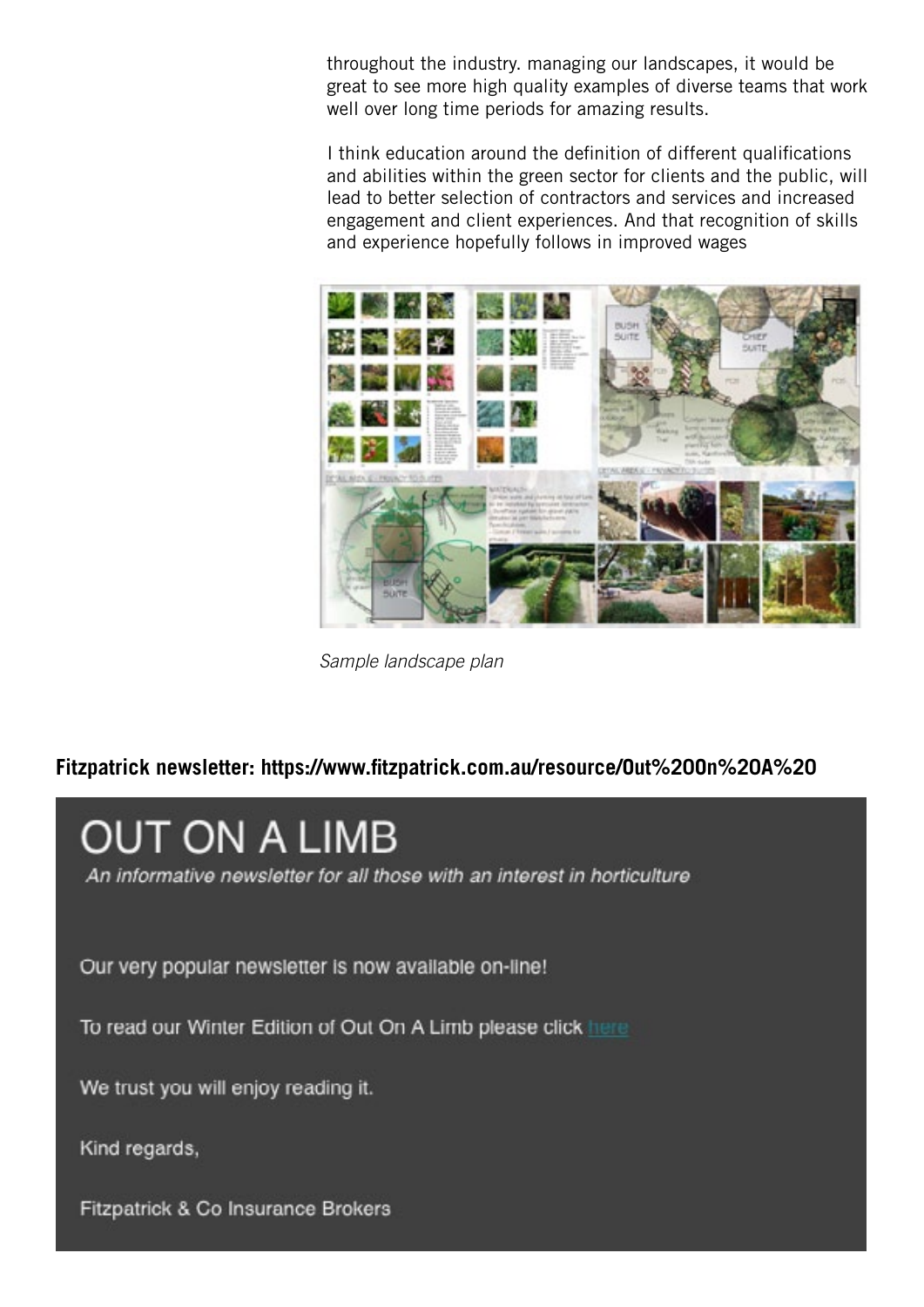

# *Botanica's Plant of the Month; 'Buttons' Gardenia Augusta*

Another superb reslease from Paradise Plants

Selected under Australian conditions for excellent plant habit without the need for pruning.

- Naturally bushy and self-branching, low-growing and evergreen.
- Lots of highly perfumed, double flowers through Spring and Summer .
- Tough and hardy. Full sun or part shade.
- Excellent as a low hedge or border.
- Ideal for display tubs, mass planting or accent planting.

Tolerant of most soil types provided there is good drainage. 'Buttons' rarely exceeds 75cm tall and will spread to approx. 75cm wide. Head and frost tolerant but may require protection in extreme situations. Drought tolerant once established.

Other Gardenias in the 'Paradise' range include, 'WHITE GOLD' and ''SUPERSTAR'.

This plant may be eligible for PBR under section 43(6) of the Plant Breeder's Rights Act 1994. Unauthorised commercial propagation prohinited.





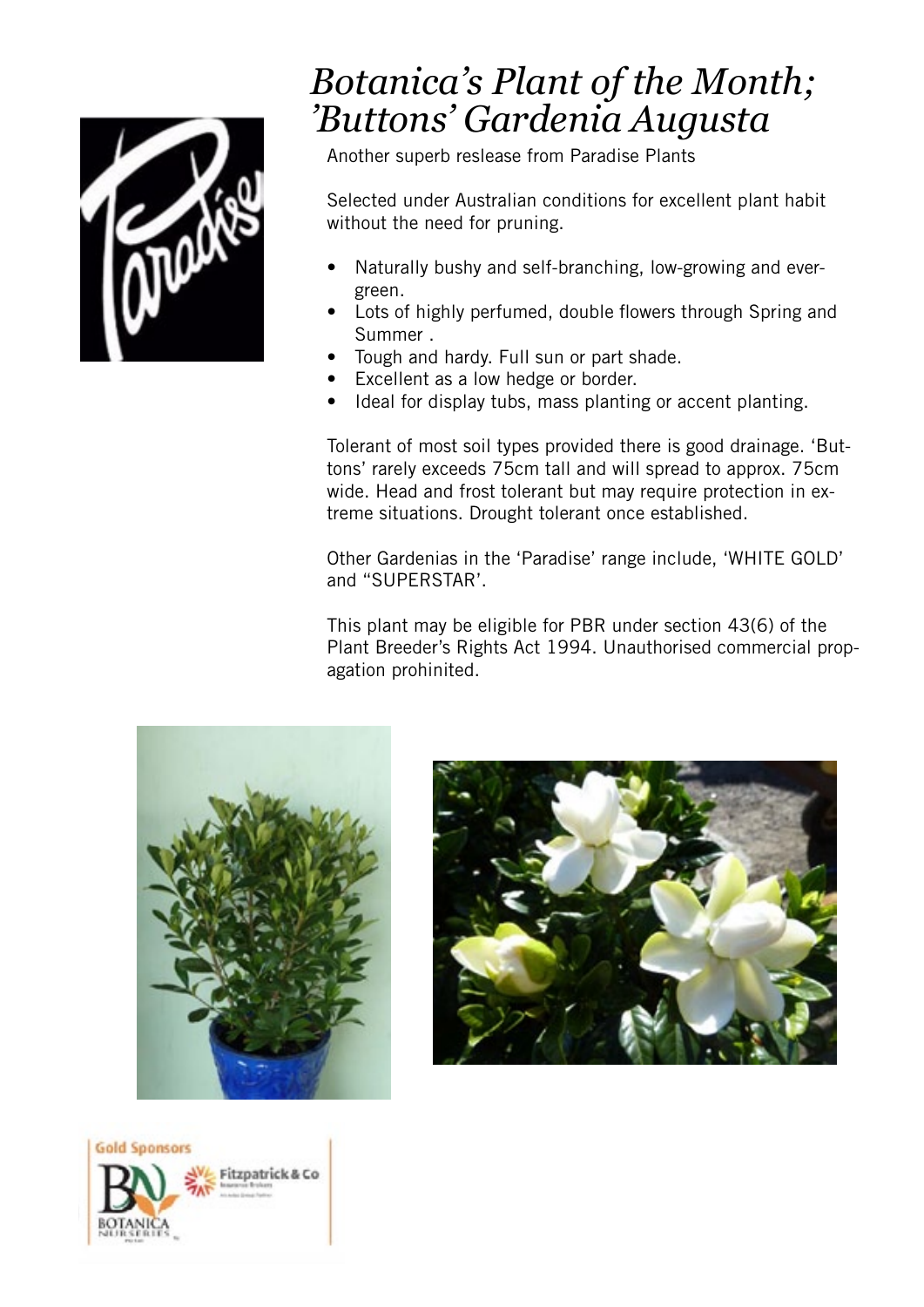#### **From Regional Convener for Northern NSW and Gold Coast Qld, Patrick Regnault, MAIH, Registered Horticulturist**

**An update from Chris Poulton FAIH, Registered Horticulturist, Regional Convenor for Sydney.** 

## *From our convenors; AILA & AILDM WORKSHOP REPORT*

On the 22nd of June our colleagues of AILA & AILDM had organised a workshop on Contract Administration for Landscape Projects. The speaker was Graham Fletcher, Graham is a Landscape architect with a long career which started in 1977 which included teaching design, contract administration, law at Ryde TAFE and University of NSW. Graham has held national position in major industry organisations including AIH, AILA and AILDM and is currently head of school at the recently formed Australian School of Gardening. This well-presented workshop covered Contract basics, Project Administration basics, Contract Administration Step by step, Money and Time and Professionalism. There were about 50 people attending, mostly Landscape architects and Landscape designers but also some Landscape designers/contractors. Emphasis was on liability and managing risks whilst providing a good outcome for the client, being able to have clear role delineation, avoiding to take on responsibilities for which the designer is not qualified for, understanding the paperwork and paper trail required to manage a landscape project when many people are involved.

This engaging 4hr workshop succeeded in imparting a large amount of information which will give food for thought and will take some time to assimilate. A very successful event.

## *Sydney Regional Networking night*

The networking night on the 13th June at the El Rancho hotel at North Ryde was a great success. Members had a chance to get together, share a meal and catch up on all the latest news within the industry. Chris Poulton and Wayne Van Baylen, immediate past AIH President had the opportunity to inform the members about the all the latest initiatives and plans that the A.I.H have for its members in the coming year.

A really great night . Make sure to get along to the next members get together later on this year.



 $\sum_{n=1}^{N}$ Fitzpatrick

An Aviso Group Partner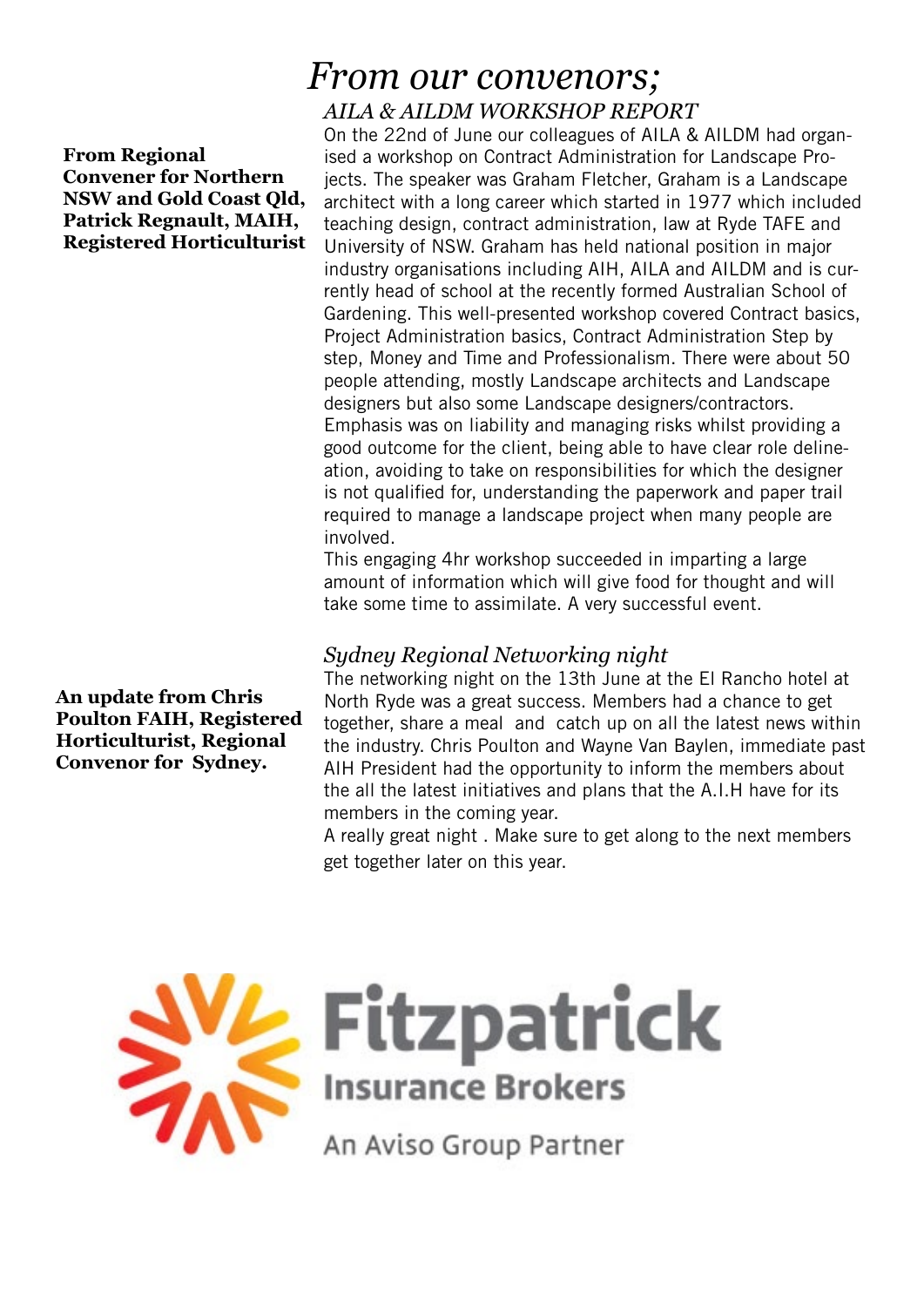**An update from Tom Lantry, MAIH, Registered Horticulturist, Regional Convenor for the Hunter and Central Coast, NSW.**

## *Hunter and Central Coast, NSW***.**

The Guest Speaker at the June Meeting of Hunter / Central Coast group was Danielle Lloyd- Prichard whose topic was beekeeping in gardens. The members were impressed by the presentation which covers many topics associated with European and native bees. The next event for the group is the Walk & amp; Talk at Riverdene Nursery on the 7th July.

The value of holding regular meeting is that it fosters Networking; on the 25th June seven members will be pruning a fairly large neglected mixed orchard. This opportunity came about when one of our members Steve Williams MAIH. Was approached in his role as Arborists to carry out the work to return the run down orchard back to a productive unit.

At one of our meetings Steve suggested that this would be a good exercise to not only promote the group but to allow other members to take part and share the experience.



**before pruning after pruning** 







**before pruning and a set of the property of the during pruning**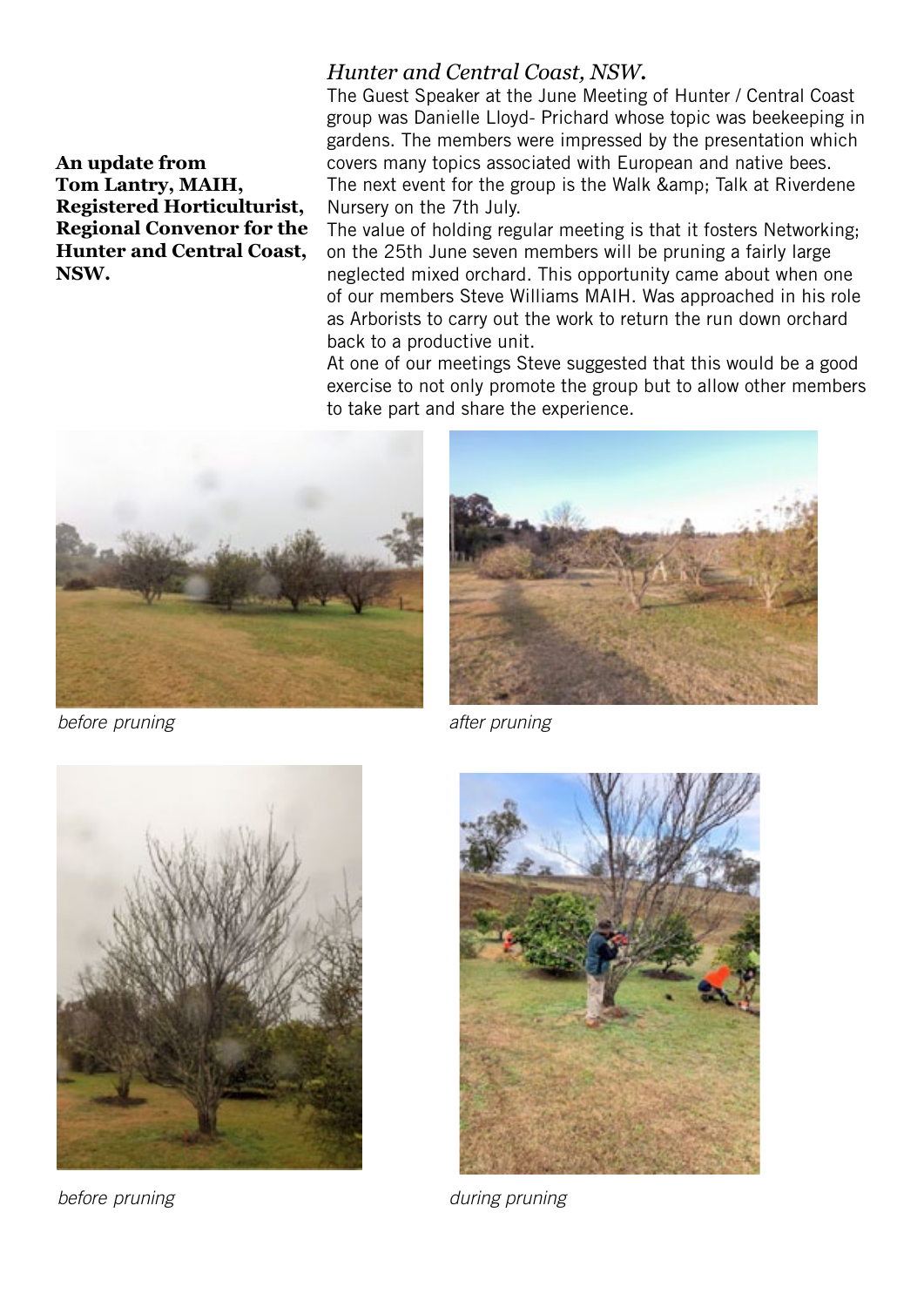

*Brett and Glen working on an appletree*



*The general size of the citrus before pruning*

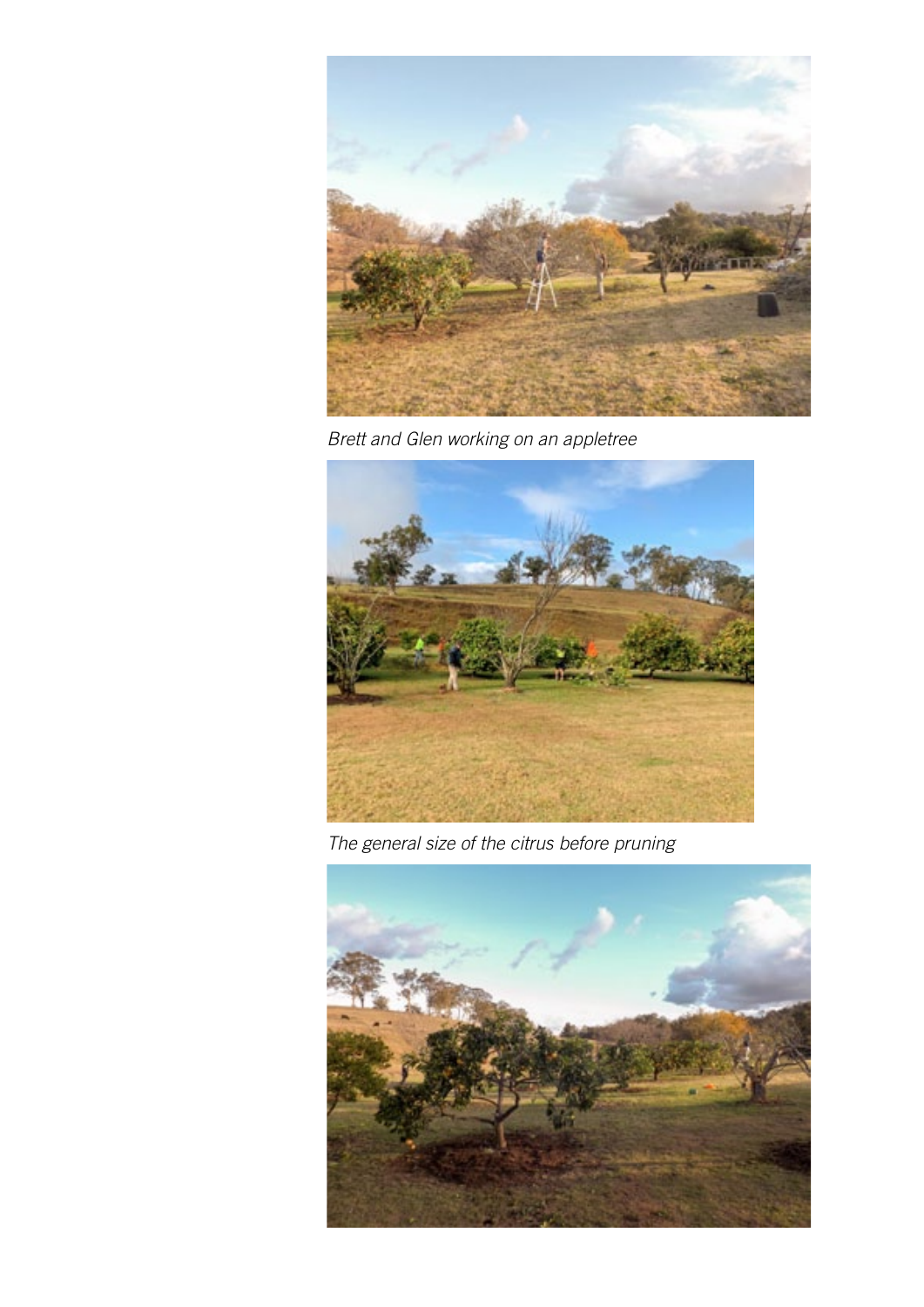## **The Brisbane Plant Collectors Fair was held at Rocklea, Brisbane on 1-2 June 2019 for the fourth year running. Patrick Regnault MAIH reports on this small but successful Fair.**



# *The Collectors Plant Fair; Brisbane*

On the 1st and 2nd of June the Brisbane Plant Collector Fair was held in Rocklea, Brisbane for the 4th year running. It was also a great opportunity to network and make contact with smaller growers and meet other professionals and share tips and information.

Although relatively small many people passing through the gate. The exhibitors came from all over Queensland and NSW. A good lay-out of the stalls allowed the visitors to flow seamlessly from stall to stall without feeling rushed or crammed.

It was an occasion to see and purchase plants seldom seen in wholesale nurseries or wholesale markets. There were plenty of plants to see and to choose from temperate to tropical plants to orchids, trees and climbers.

A horticulture student,who is very passionate about plants, came along with me to the fair. This raises the role that experienced AIH members can play in mentoring the upcoming generation of horticulturists. If we are serious in keeping our profession alive and passing it on to the younger ones to build upon and improve it, we need to pass on without holding back all of our knowledge and introduce these young passionate horticulturists to other well informed specialists in production, ornamental, soft and hard landscaping and design aspect of the industry. AIH has a role to play in passing the batten on, which is why we encourage members to mentor people in their field and younger members such as students to ask their local Regional Convener to pair them with a mentor if they have not yet done so.



*Damon from Parkers Place* 



*Nursery Mrs Parkers with her Renaissance Herbs Range*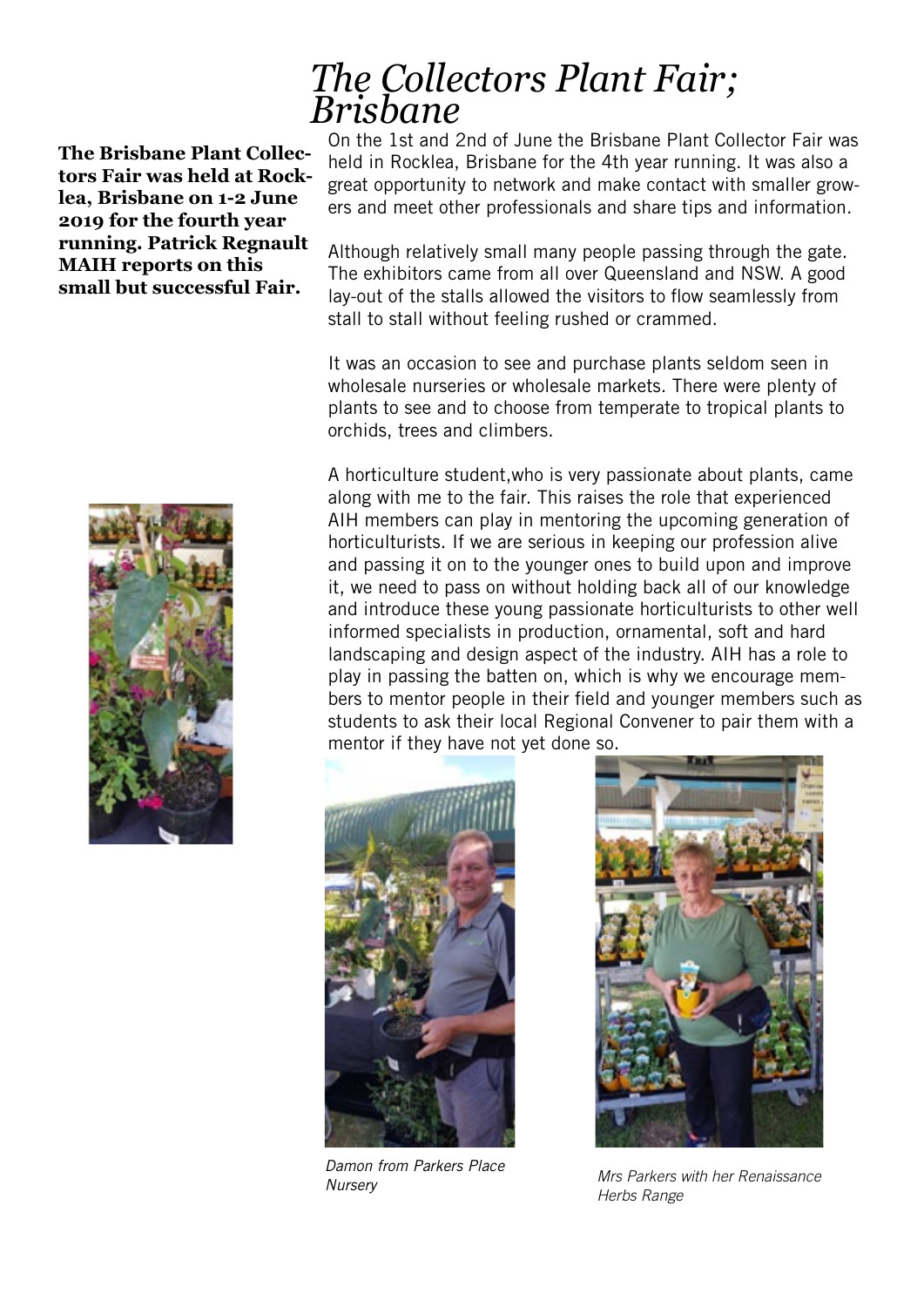# *Media Sponsor; Hort Journal*

Innovative Communication in Horticulture

Hort Journal Australia magazine is a national trade and industry journal for the nursery and garden industry, landscape industry and the broader horticultural community. Our magazine is based on passion, commitment, experience and a genuine enthusiasm for horticulture in Australia and we have a truly national focus that embraces all industry sectors.

Our commitment to communication between these sectors is one of our strengths and our support to industry is proven, particularly through supporting, attending and sponsoring, as well as reporting on national conferences and expos for the various sectors Australia-wide.

The readership of the magazine is varied and includes nurseries, both wholesale and retail, the landscape sector, interior plantscape, therapeutic horticulture, local government parks and gardens, botanic gardens, educational and training institutions such as universities and TAFE colleges, merchant buyers and allied trades. Hort Journal Australia magazine is informative, newsworthy and reflects industry responses.

Featured articles include topics such pest and disease management, plant profiles, trees, landscape design, interior Plantscaping, soils, therapeutic horticulture, environmental issues, industry events and more.

The Nursery & Garden Industry Australia Nursery Papers, which includes high-level technical information, features every month as does the 202020 Vision updates, ensuring information is disseminated to their members.

Because of the broad readership, Hort Journal Australia is a vital link connecting all sectors of the horticultural industry. We believe this is another of our strengths and having representation and articles from all sectors ensures information reaches a wide audience. This monthly magazine, with 11 issues per year (December/January is one issue), is available via subscription. It is written by experienced, qualified and knowledgeable people in the industry, and for the industry, on a national level.

At a time when our industry is shrinking, now more than ever is communication and connection vital.